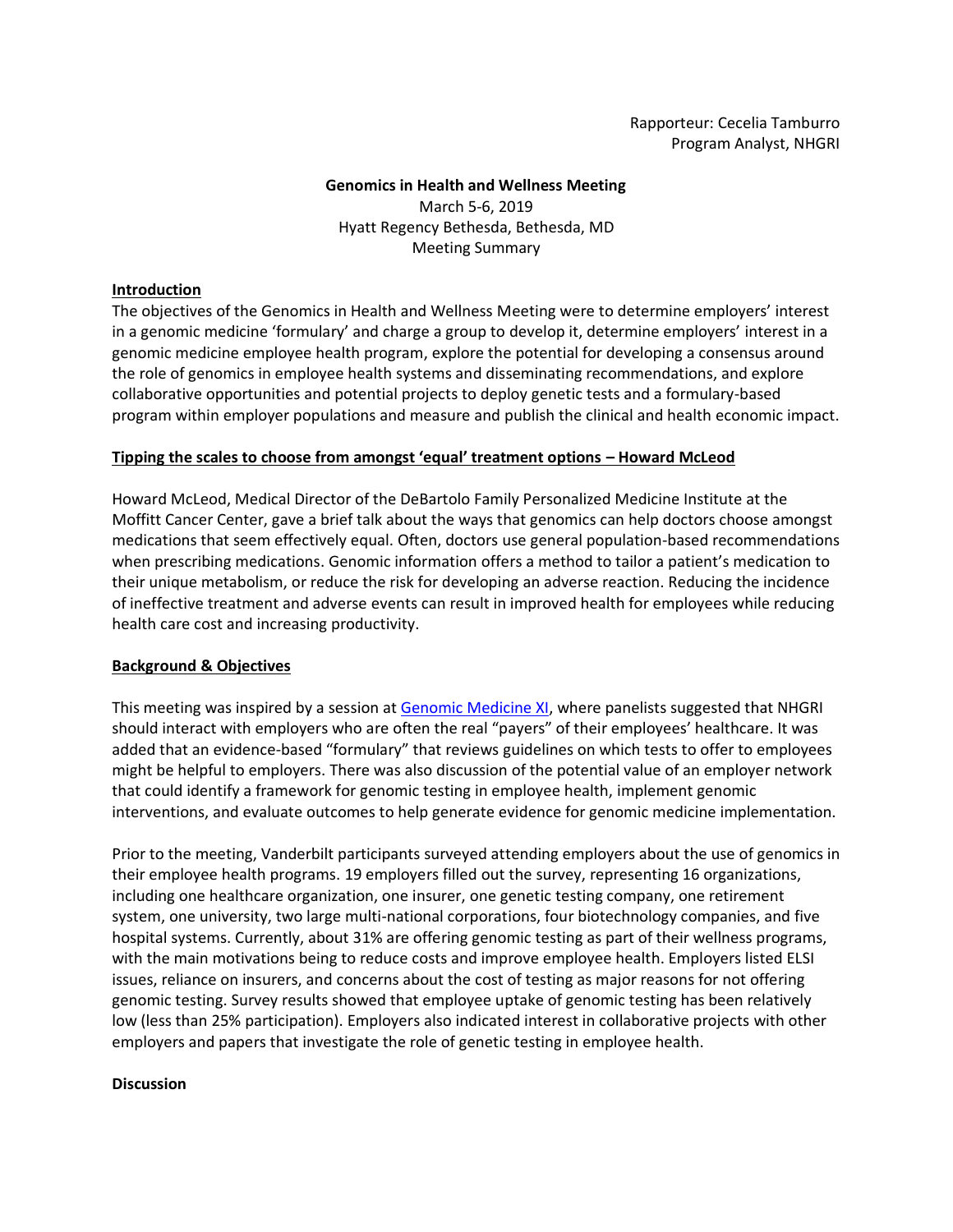The group discussed perceived differences between pre-emptive genomics in wellness plans and genomic testing for those who are already ill. Larry Wu from North Carolina Blue Cross Blue Shield responded that generally, insurance companies think about coverage in several stages: 1) treatments that are not covered; 2) treatments that are covered, but are not promoted or encouraged; 3) treatments that are promoted to physicians; and 4) treatments that are mandated. It was also noted that the term 'payer' is a misnomer, and a better term might be "risk manager." The people that pay the cost are employees and the employer.

Some employers noted that coverage policy for insurers is not typically constructed around what is most helpful for a particular population. For example, Quest's insurer does not conduct a clinical or health economic analysis for their health plan. Disease genetics demands a strong understanding of what is clinically and economically valuable, as the clinical and economic value can vary depending on the length of the employer-employee relationship. The group noted that Intermountain, Gundersen, Geisinger, and the Health Transformation Alliance all have an average employee-employer relationship of 12 years, while an insurance company usually has a relationship of about 18 months and thus maintains a much shorter-term view.

In cases of large self-insured employers like IBM, the employer is the payer and decides what to cover based on available evidence. An employer network would be useful if it generated evidence that suggested employers should be offering something different from what they currently cover. Employerdriven research is also an opportunity to understand how employees make informed decisions about testing and how they follow up on results.

#### **Overview of pre-emptive genomics in employee wellness**

Currently, physicians practice intuitive medicine through empiric "trial and error" based on populationbased evidence, expert opinion, and guidelines, while observing an individual's responses to determine therapy efficacy. In many cases, the treatment does not work for a percentage of the population, but its efficacy is difficult to predict on a case-by-case basis. The field is shifting towards precision medicine, in which prevention is emphasized and diseases are treated with rules-based therapies that are predicted to be effective. Genomic medicine, which includes testing for single-gene disorders, genome-wide analyses, and detailed family histories, is expected to play a key role in precision medicine.

There are many approaches to genetic testing, including diagnostic testing, somatic testing, polygenic risk scores, pharmacogenomic (PGx) testing, and population screening. The group spent some time discussing whether these categories provide an adequate description of the types of genetic testing. The group acknowledged that these categories are not rigid and can depend on the specific context of testing. For example, prenatal genetic testing could be either diagnostic or part of a population screening effort. The group also noted that the number of available tests and their complexity can make it difficult for insurance companies to decide what to cover. It would be helpful to solidify testing classifications, to ensure that employers and employees are consistently talking about the same tests.

At Geisinger, MyCode analyzes participants' genomes and returns screening results for familial hypercholesterolemia (FH), hereditary breast and ovarian cancer (HBOC), Lynch syndrome, and a number of other conditions. It is estimated that 1% of their population has a pathogenic or likely pathogenic variant for one of these conditions. Results have been returned to 1,061 patients, and by mid-year over 150,000 patients will have been sequenced through MyCode. A [recent MyCode paper](https://jamanetwork.com/journals/jamanetworkopen/fullarticle/2703131) investigated the impacts of this screening on individuals with *BRCA1/2* variants, and found that a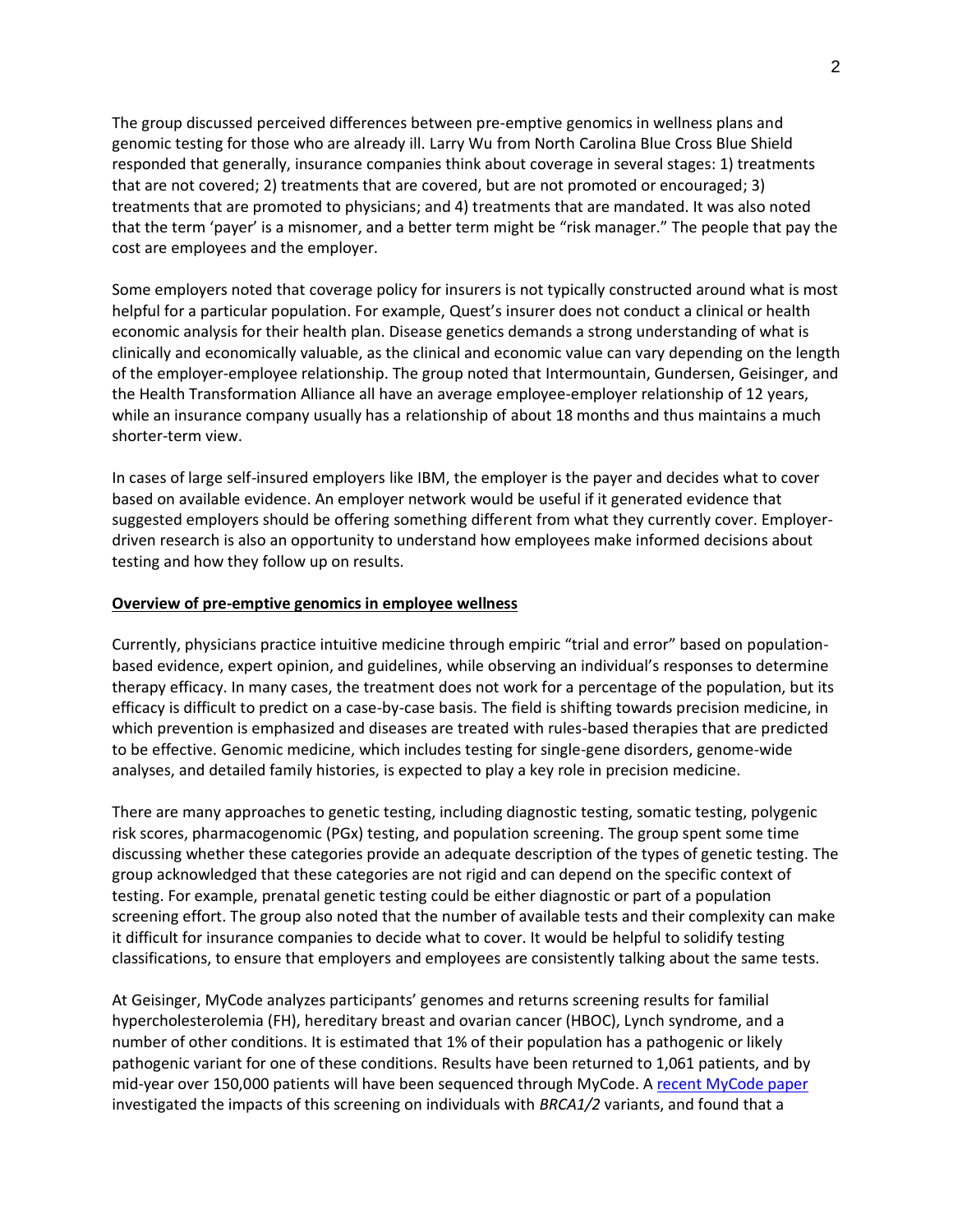significant number of patients who meet the criteria for *BRCA1/2* testing are not being tested, and that the criteria that define eligibility are insensitive. 50% of the *BRCA1/2* carriers in the Geisinger cohort did not meet existing criteria for HBOC testing, which represents multiple lost opportunities for prevention.

From an employer perspective, the value of services depends on the relationship between outcomes and cost of care. Outcomes can include medical and service outcomes, but can also involve other outcomes such as employee productivity that are difficult to value economically. Ideally, however, services would decrease cost of care while improving outcomes. According to a[n Optum White Paper](https://www.optum.com/content/dam/optum/resources/whitePapers/Beyond_ROI_health-wellness-investment.pdf) published in 2015, 91% of 275 employers said that they offered wellness programs to their employees for reasons beyond medical cost savings, including reduced employee health risks, reduced healthcare costs, and improved employee productivity.

## **Discussion**

That half the *BRCA1/2* carriers in the Geisinger cohort did not meet criteria for HBOC testing suggests that current screening criteria are insensitive for identifying at-risk individuals. These results have been repeated in other studies, and may be due to family history being so poorly captured in clinical care. Employers agreed that showing insurers the percentage of cases missed even when good family history data are available would be important. Additionally, while family history is valuable, *BRCA1/2* results can also inform physicians about a number of other cancers and impact cascade testing, so they have potentially significant added value. However, one potential barrier to implementation is that employers and consultants prefer to follow evidence-based guidelines where available. An employer network could investigate how changing from targeted to universal screening affects the value of tests.

The group emphasized that simply providing accredited tests is not enough; it is necessary to develop the downstream clinical infrastructure that translates these results into the best patient care. Geisinger carefully measures outcomes to ensure recommendations are being followed. They also invest in navigator systems that help patients make follow-up appointments and evaluate whether the patient received and understood the message. It is also necessary to provide a mechanism by which employees can opt-in and receive services, even if their primary care provider (PCP) may not initiate testing. Simply instructing employees to request genetic testing from their PCPs has not been historically successful, even if the test is covered by their insurance. Both employees and physicians need increased support.

Multi-national companies like IBM need to think about employee health not just based on U.S. guidelines, but on a global basis. Additionally, though many employers support cancer testing, offering other initiatives becomes more difficult as employers need to consider whether they are able to offer robust downstream follow-up. Alicia Zhou added that Color works with over 100 employers to implement genomic testing, and much of the downstream delivery infrastructure is not available to employers in non-healthcare settings. Color's staff spends 15% of their time talking with physicians. While genetic counseling can help fill this gap, employers need to ensure that PCPs can appropriately handle the results of testing. In the case of PGx, clinical pharmacy staff need to be engaged as well.

An optimal delivery system will be necessary to demonstrate return on investment (ROI) to benefits managers. However, the group agreed that promoting interventions solely based on ROI would be a mistake. Employers should also consider benefits to employee health and the opportunity to distinguish themselves as innovative organizations.

## **Economic implications of including genomics in employee wellness programs**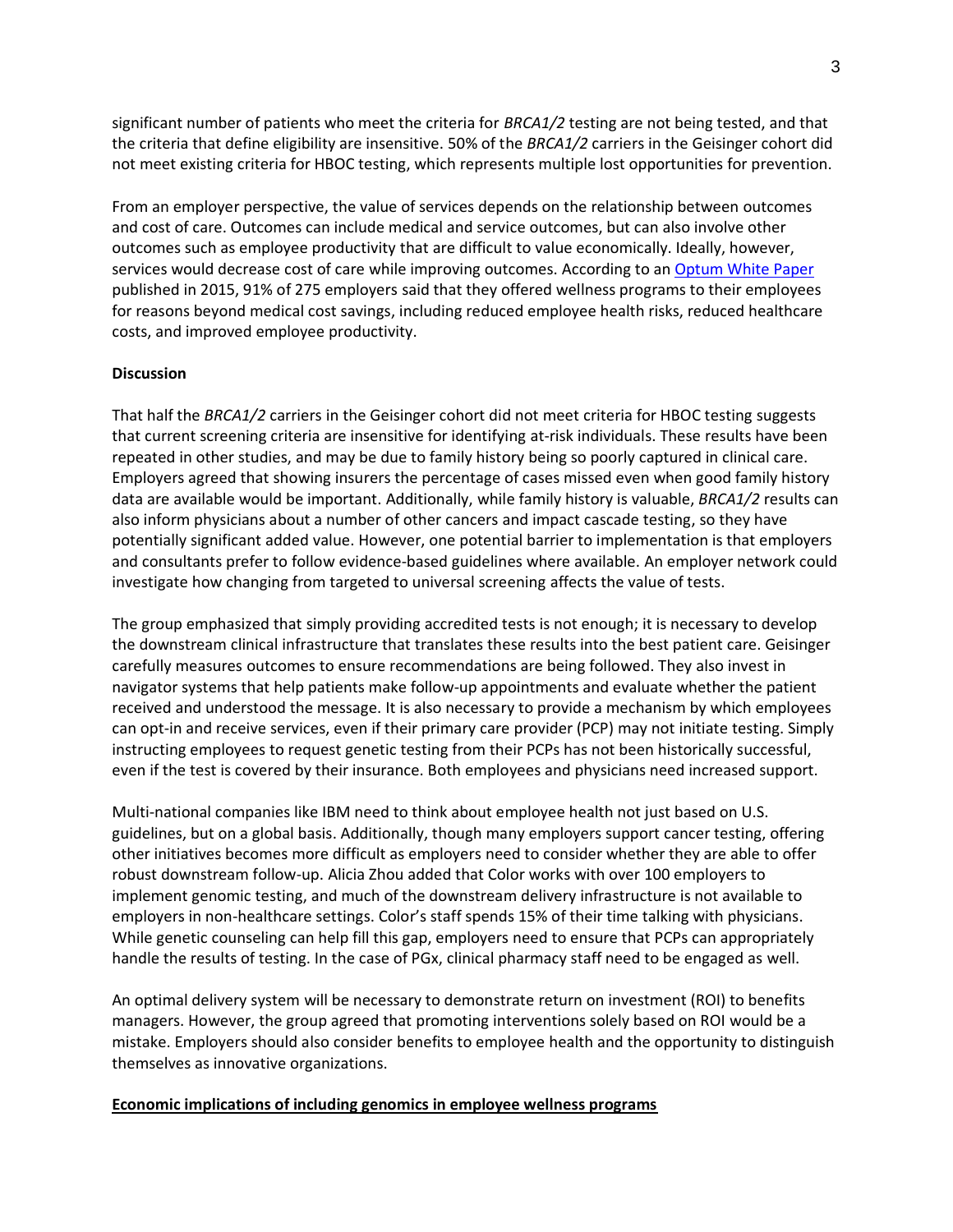Due to the high cost of clinical trials, health economists often use modeling techniques to determine which tests to use. Economic evaluations compare the value of testing to the current standard of care. Multiple factors need to be considered while weighing the costs and benefits of an intervention like genomic testing. On the cost side, employers are interested in the cost of the test, along with additional costs likely to be incurred after the intervention, such as healthcare costs and impaired productivity. Benefits include health outcomes like disease prevention and increased life expectancy, but also work outcomes like enhanced team work, performance, and concentration.

A common misperception is that prevention efforts will be cost-saving but they often are not. They can, however, be cost-effective, with benefits that outweigh the costs. If an intervention is applied to a large population, very few people are likely to have an actionable finding, but for them that finding can be life-changing. Thus, value of the test depends on the population being tested, the cost and accuracy of the test, and the cost and effectiveness of available follow-up interventions. Simulation models can also be modified at multiple steps to reflect different assumptions about populations, test results, and changes in cost of testing over time.

Ideally, such models would include published data that combine lab data, claims data, and employer data such as number of lost days of work. Current published data are limited and mainly focus on specific patient populations; there is thus an opportunity for an employer group to help fill the data gap. A model would also focus on cost-effectiveness, which can be measured in terms of cost per quality of adjusted life year gained (QALY). The U.S. threshold for cost effectiveness is \$100,000 per QALY. The QALY standard allows health economists to compare genetic testing to other cost-effective interventions.

## **Discussion**

The group noted that there is no "magic threshold" for what insurance companies use to determine what is cost effective, though QALY measurements can be helpful in informing recommendations. However, QALY metrics may not be the most useful to employers, as their employees are not likely to die during the course of their employment. Data on avoidance of health episodes, shortening of episodes, and reduction of costs within episodes would be helpful. Pilot studies in well populations that show the value of early interventions could also help sway employers, who often have limited funds to spend on employee health programs and need to rely on health economic analyses.

The data required to make decisions on implementation vary greatly depending on if the employer is looking at regular insurance benefits or at a wellness plan. Regular insurance benefits are analyzed in the context of data related to cost avoidance and episode costs, while wellness program considerations may rely less on health economic modeling and on more holistic considerations.

There is great heterogeneity in employer decisions so the available data are not uniform or standardized and economic models take into account different levels of uncertainty in their parameters. However, working with heterogenous data can also help economists identify which data elements are the most important to have correct. Economic models also need to incorporate family-based data, including information on cascade testing and the "family spillover effect," in which the poor health of a family member can adversely affect the employee. Finally, the group agreed that it will be important to investigate the perspectives of employees themselves to determine what they think is most valuable.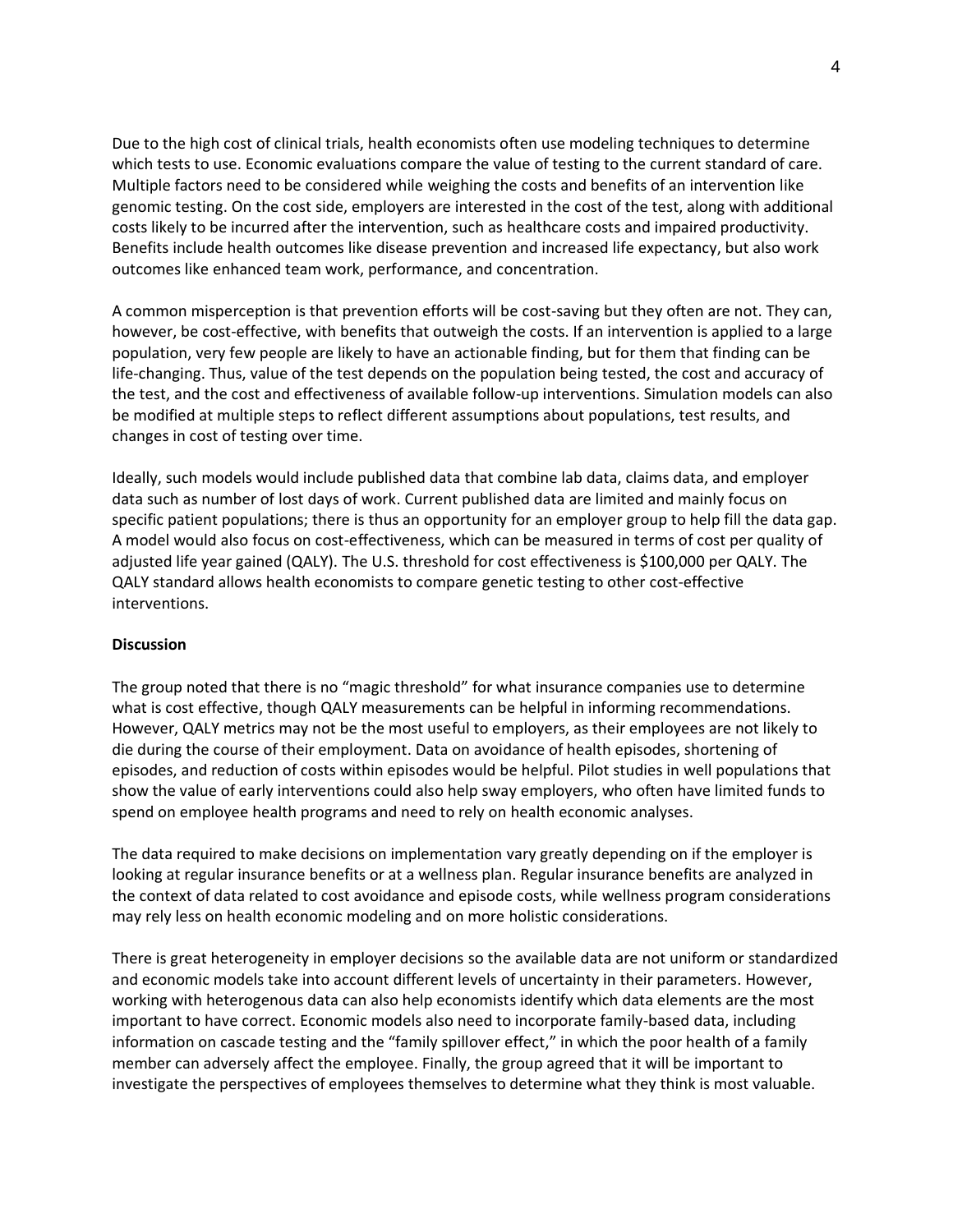#### **Healthcare employer experience: Challenges within employee health programs**

Jeff Thompson presented his experience with employee health programs as CEO of Gundersen Health System. Gundersen focuses on a holistic view of the health system and building a supportive system of care. In their experience, a healthcare system operates best if it considers the roles of all stakeholders. By engaging and encouraging doctors, nurses, and other health care team members to champion a new intervention, Gundersen was able to implement advance care plans for 95% of its seniors, with 98% of these plans being honored in the last two years of life. In genetics, many physicians are overwhelmed by the variety of testing options. Therefore, clinical decision support and a pathway for follow-up could support genetic implementation in a dynamically changing test environment.

Numerous stakeholders are involved in deciding whether a test will be included in an employee plan, and different organizations rely on different combinations of these stakeholders to make decisions. However, there are also communication barriers between these multiple stakeholders, which include representatives of employee assistance programs, human resources, sustainability, nutrition, employee health, preventive services, and the employees themselves. The amount of available money for testing also differs substantially based on employer size. Larger organizations may have larger margins that enable more robust genetic testing budgets.

Employers have a responsibility to and a long-term vested interest in the communities they serve. They thus aim to make healthcare decisions that are in the best interest of the community not just now, but in the future. Clear and open communications and careful measures of healthcare outcomes will help to build credibility within the health system and within their employee community.

#### **Discussion**

Gundersen is a system that has a lot of control over and influence on its providers, but employers in non-self-contained organizations have less control over the healthcare their patients receive. This presents a limitation to other employers who are interested in ensuring employees get appropriate testing follow-up. Though it won't be possible to create numerous Geisinger-like systems due to market heterogeneity, there are provider leaders who are trying to move in the right direction.

In states with more of a "cottage industry" healthcare system like North Carolina, insurance companies focus on paying for value. Accountable Care Organizations (ACOs) like Duke decide whether they want to implement an intervention such as genomic screening and reap both the savings and the costs depending on the success of the intervention. Sharing risks and benefits between insurance companies and ACOs is one way to help create a sustainable business model. Money gained from a successful intervention can then be reinvested to investigate whether the model can be successfully repeated.

The group agreed that trust in the healthcare system is extremely important and can be affected by population demographics like age and race. Employees need to be able to trust that their employers are not accessing their genetic testing data. Therefore, the tone set by the organization is very important. One potential solution is to make benefits available through a wellness initiative that is external to the company itself. This would allow the employee to use money for testing through an independent system. Employers would also prefer to narrow available healthcare networks, to guide employee healthcare choices and guarantee they are providing high quality care. However, this is difficult when there are multiple available healthcare networks that do not communicate with each other. Additionally, narrowing choices often results in pushback from employees.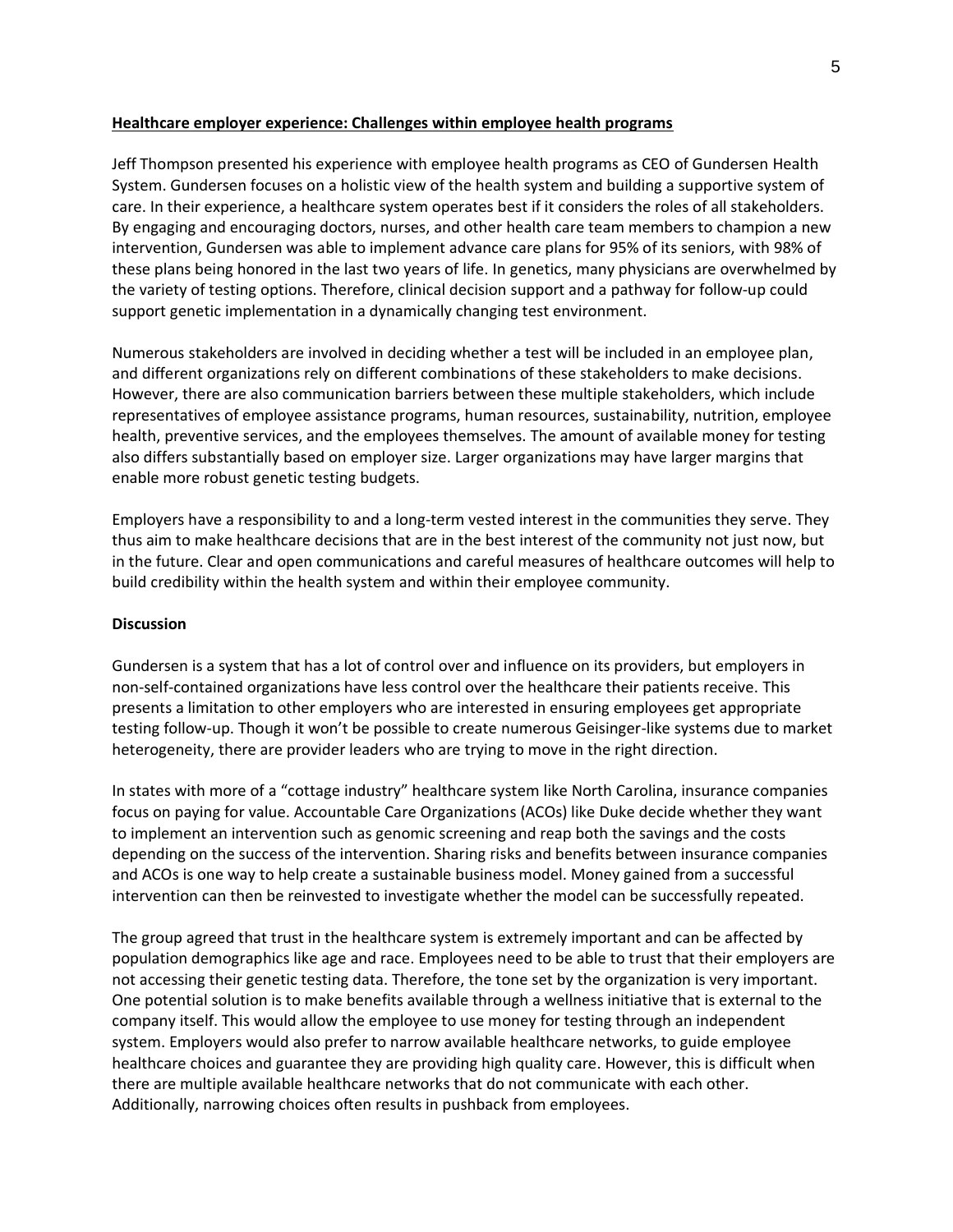#### **Non-healthcare employer offering genetic testing**

The Teachers' Retirement System (TRS) of Kentucky is a defined benefit group retirement plan. TRS retirees are 72% female and 28% male and have an average annual pension of \$36,000/year. TRS does not employ clinicians, and staff work as a concierge service to help retirees maneuver Medicare.

The TRS plan is self-funded and is working to obtain funding for the next 30 years. In Kentucky, a pension is a guaranteed benefit for teachers, but new revenue is required to keep the plan running. Therefore, TRS has a strong incentive to save costs. In late 2017, they began working on a PGx pilot with Coriell Life Sciences (CLS). They found that 84% of TRS retirees were on medications that are influenced by genetics, and TRS retirees have an average of 15 prescriptions. Using de-identified claims information, CLS provided TRS with an in-depth analysis of the potential ROI with the program.

The resulting PGx pilot project was a partnership between TRS, CLS, and the Know Your Rx coalition, a purchasing/member services coalition for public sector and non-profit entities. The team focused on communication pieces that had clear branding to emphasize transparency and build retiree trust. Retirees received an explanatory letter from the executive director of the retirement system, inviting them to participate and making it clear that the system would not have access to their test results. Upon enrollment, DNA collection kits were sent to TRS members' homes. Over 35,000 invitations were sent out, and 7,000 enrolled; of these, 5,000 completed the kit and sent it back. Medication Therapy Management (MTM) was provided by the Know Your Rx coalition for 3,300 members and communicated directly to the retiree's primary care physician. The pharmacist delivered two copies of a medication action plan. One copy was intended for personal use, and one copy was sent to the primary care physician. The goal was to empower retirees to have informed conversations with their providers, but steer them away from addressing their medical concerns on their own. As a result, 64% of testing resulted in medication change recommendations, and 94% of the recommendations were accepted by prescribers. TRS also analyzed the claims data of 2,200 members who participated in the program and 2,200 members who did not participate in the program. Overall, there was a 17% reduction per participant in cost-to-plan spending after 6 months.

It is especially important to remember that DNA testing alone is not sufficient to achieve these results. Healthcare providers were empowered with answers rather than research materials. Real-time modeling via CLS' GeneDose decision support tool allows pharmacists and doctors to see the results of medication changes before they implement them in their patients. The goal is to integrate genetic testing results into a universal medical record and allow this information to be carried along with a retired teacher to each pharmacy and doctor they see in the future.

## **Discussion**

In this example, it was not possible to determine if the 17% reduction in costs was due to increased MTM regardless of genomic results. However, the group noted that genetics can be a great incentive for better adherence to medications, so it may not matter whether the cost reduction was due to genomics or MTM. This PGx pilot had two features that helped to make it successful. The first was branding; TRS took a lot of care in how the program was presented to retirees. There are many testimonials from TRS members proclaiming their support for the program. The second feature was physician education. Physicians were provided with just-in-time information that was shared with employees, which allowed for collaboration between physicians, pharmacists, and retirees.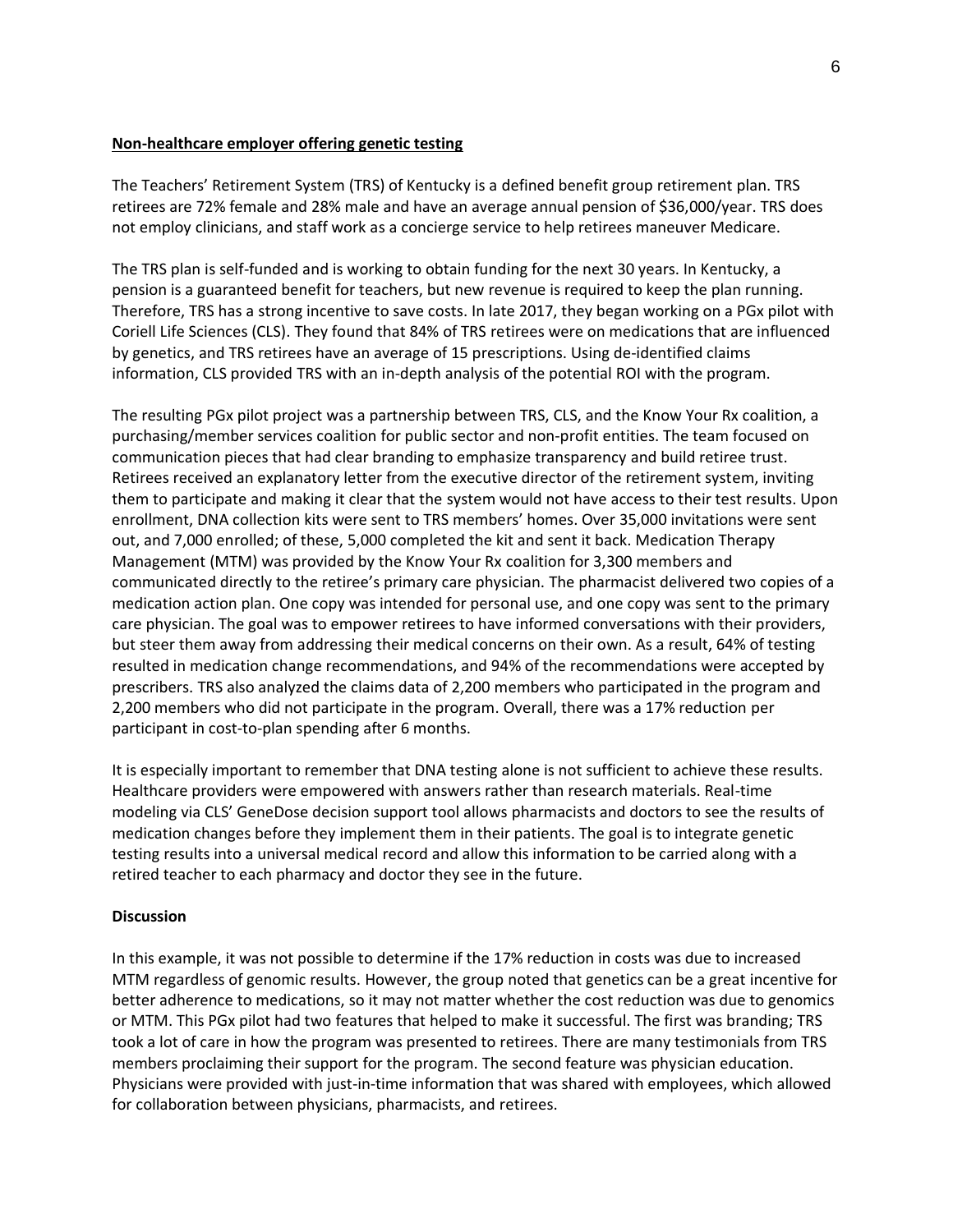## **Genomic Medicine WG Formulary: Choosing the right test**

At Genomic Medicine XI, it was recommended that the Genomic Medicine Working Group (GMWG) review current guidelines to develop a list of tests that are ready for implementation. Currently there are mixed guidelines and opinions on what should be provided in genomics. However, despite current gaps in testing availability, it is estimated that 26 million people in the United States have had direct to consumer genetic testing. Thus, the general population has significant interest in genetic testing.

A preliminary formulary was created using established guidelines, such as CDC Tier 1 conditions, that review genetic testing. If one of the guidelines recommended the test, recommendations were compared across all guidelines. GMWG members' expertise was used to identify conditions that have readily available screening and are backed by evidence that this screening improves outcomes. Key criteria included the prevalence and penetrance of the variants, the risk associated with the intervention, the actionability of test results, and the feasibility of test implementation. This formulary may offer a first step towards test implementation and action plans for this group.

## **Discussion**

The group agreed that the title of "formulary" may be misleading to clinicians. They also proposed that GMWG add information to the formulary about who might benefit the most from each test and the resources needed to implement each specific test. Test implementation will depend heavily on the population being tested, the follow-up management required for each test, the education required for employers and employees, and the estimated time required to achieve benefits. This information could be captured in the form of a toolkit or implementation guide that includes a suite of implementation materials and is guided by developed principles that allow new tests to become integrated as they become available. Ideally, this implementation guide would be routinely updated and web-based, so that employers could "plug in" their population's characteristics in order to examine the best possible implementation strategy based on their unique situation. This guide would also need to account for ELSI and policy considerations and would require investigating the endpoints that matter most to employees. Partnerships with labor unions could be one way to strengthen employee input.

If information about time required to achieve benefits is included, employers might be interested in immediately implementing the easiest and quickest tests first. Hypothetically, a group of companies could try out different interventions tailored to the needs of their individual populations and recruiting strategies and compare the efficacies of these different interventions. Employers also suggested that it would be helpful to include references along with the tests that suggest systems of care for managing positive results. However, NHGRI and GMWG do not have the resources to do a comprehensive evidence review. This could potentially be supported by natural language processing. Additionally, evidence may be a less important limiting factor than cost.

The group noted that some employers may need clinicians to help translate the results of the formulary if it becomes too technical. It may also be helpful to look into engaging consulting organizations that provide benefits advice to companies.

## **Panel: Employer priorities & gaps in understanding of genomics in employee wellness**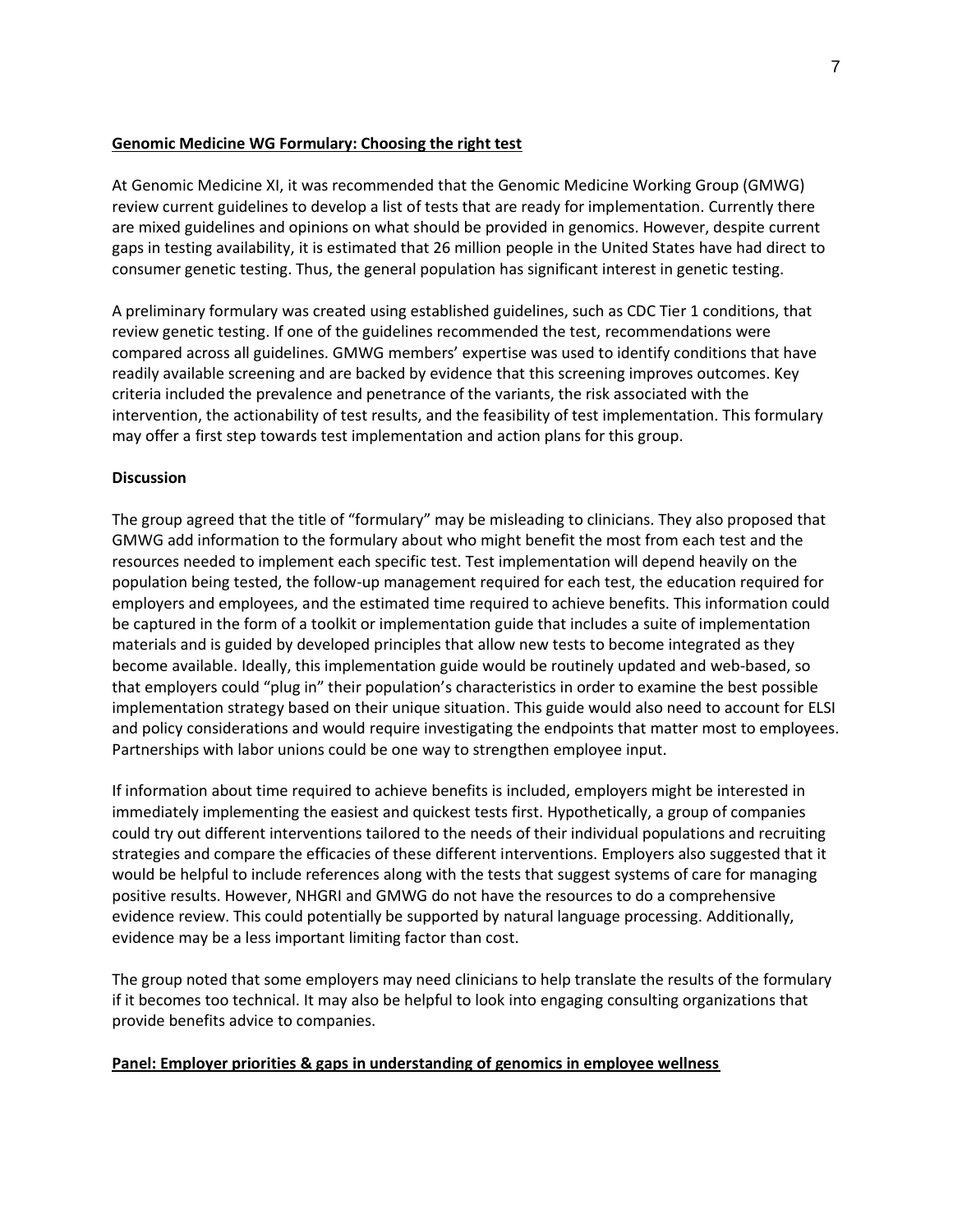The group agreed that a sufficiently large set of employers could create a "tipping point" to influence insurance companies' decisions if they are backed up by aggregated data. Thus, data sharing among groups needs to be prioritized. The formulary could potentially take the form of a standing committee with employers, insurance companies, and other advisors. This would also require a sustainability model to help guide how to keep the formulary running and updated, especially as the original list was created by volunteers. The group also agreed that it is necessary to clarify employers' goals with regard to the separate considerations of wellness and healthcare. In certain markets, wellness benefits can be particularly valuable in recruiting the best and brightest employees.

There is also a strong need to engage employees. Jefferson is attempting to survey employees who have and have not undergone genetic testing to assess their thoughts on information received about genetic testing. Color has also been interested in doing a study of employers who have opted to do testing to assess their satisfaction and their feedback.

## **Exploring future collaborations in genomics** *&* **employee wellness**

Employers have the power to improve care and lower cost through aggressive population health and cost management programs. However, they need help understanding which tests to offer and how to offer them. Quest has implemented an aggressive employee health program that offers genomics and provides high quality healthcare to employees. They also implemented a chronic kidney disease program that focused on finding a group of employees at high risk for kidney disease. These patients were offered a telemedicine interaction to get re-testing and a nephrologist referral if needed. 70% engaged in the program as a free benefit, and were provided support for making appointments and follow-up. This follow-up support is crucial to ensure employee uptake.

As mentioned above, data from multiple employers could help increase the likelihood that insurance companies add genetic testing to their plans. With a formulary that incorporates clear guidelines, employers can engage around the implementation science. It's also important that employers outside the healthcare field engage in these programs to broaden the programs' applicability.

## **Discussion**

Geoff Ginsburg, Director of the Duke Center for Applied Genomics and Precision Medicine, polled the group to get a sense of the employers' perspectives. The group agreed that a set of testing recommendations from a trusted source would be valuable. They also agreed that a web-based implementation guide would be useful. About half of the employers said they would be motivated to collect clinical, employee, and economic data, with appropriate consent and privacy protections, to study the impact of genetic testing. Employers may be able to pool aggregated data and data summaries independently, but employees would need to be appropriately consented and consulted about individual-level data sharing. This will require clear language that explains what the data will be used for. Data sharing would also require funding, and there are challenges with the perceived proprietary use of data. Some employers may need to ask for permission from insurance companies to share claims data.

Any efforts to create a dataset will need to consider the diversity of employee populations, to avoid exacerbating socioeconomic or racial disparities, so it will be important to engage employers representing multiple types of populations. A "buy-up" wellness plan should be avoided, as this might discourage diverse populations from participating.